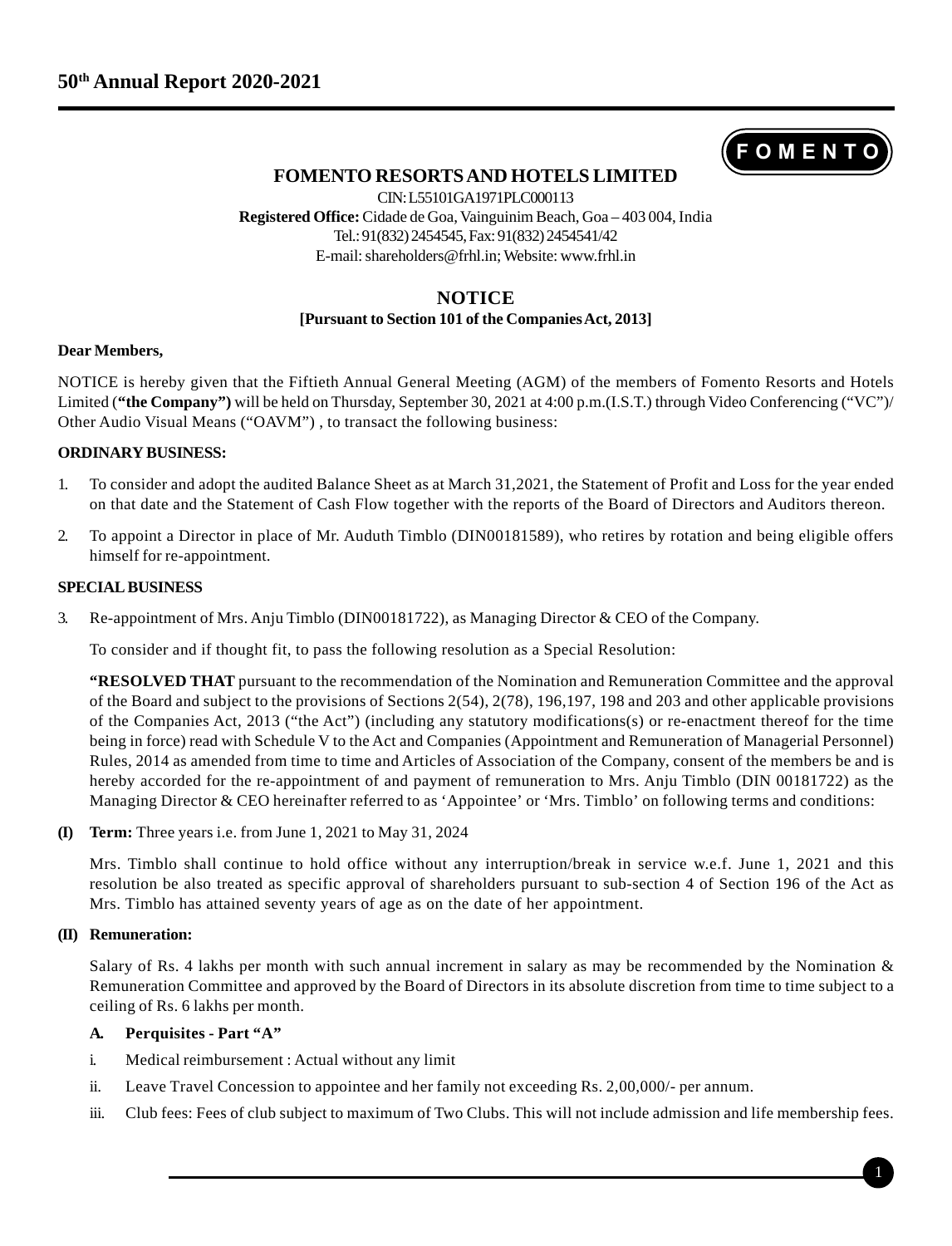# **Fomento Resorts and Hotels Limited**

- iv. Earned/ Privilege Leave: Leave on full pay and allowance as per the rules of the Company but not exceeding One month's leave for every Eleven months of service of the appointee, subject to the condition that the leave accumulated but not availed off will not be allowed to be encashed.
- v. Such other benefits, amenities and privileges as may be available to other Officers of the Company.

## Part "B"

- i. Contribution to Provident Fund
- ii. Gratuity payable shall be in accordance with the provisions of the Payment of Gratuity Act.

### Part "C"

- i. Provision of a Car for use of Company's business and telephone at residence will not be considered as perquisites.
- ii. Personal long distance calls and use of car for private purpose shall be billed by the Company to the Managing Director & CEO.
- iii. She shall also be entitled to the reimbursement of all expenses incurred by her inconnection with Company's business.

### **(III) General:**

- i. The Appointee shall perform her duties as such with regards to all work of the Company and will manage and attend to such business and carry out the orders and directions given by the Board from time to time in all respects and confirm to and comply with all such directions and regulations as may from time to time be given and made by the Board and the functions of the MD and CEO will be under the overall authority of the Board of Directors.
- ii. The Appointee shall act in accordance with the Articles of Association of the Company and shall abide by the provisions contained in Section 166 of the Act with regard to duties of Directors.
- iii. The Appointee shall adhere to the Company's code of conduct.
- iv. The appointment may be terminated by the Company or by the Appointee by giving the other party not less than 6 (six) month's prior notice in writing of such termination or payment (remuneration payable for the period) in lieu of notice.
- v. No sitting fees shall be paid to the appointee for attending the meetings of the Board of Directors or Committees thereof.

**RESOLVED FURTHER THAT** not withstanding anything contained herein, where in any financial year during the tenure of the Appointee the Company has no profits or its profits are inadequate, the Company shall pay to the Appointee the above remuneration as the minimum remuneration by way of salary, perquisites, other allowances and benefits as detailed above.

**RESOLVED FURTHER THAT** the Board be and is hereby authorised to do all such acts, deeds, matters and things as it may in its absolute discretion, deem necessary, proper or desirable and to settle any questions, difficulties or doubts that may arise in this regard and further to execute all necessary documents, applications, returns and writings as may be necessary, proper, desirable or expedient.

> By Order of the Board For **Fomento Resorts and Hotels Limited**

# **Asmeeta Matondkar**

Date: May 29, 2021 Company Secretary Place: Vainguinim Beach - Goa Membership No: A31514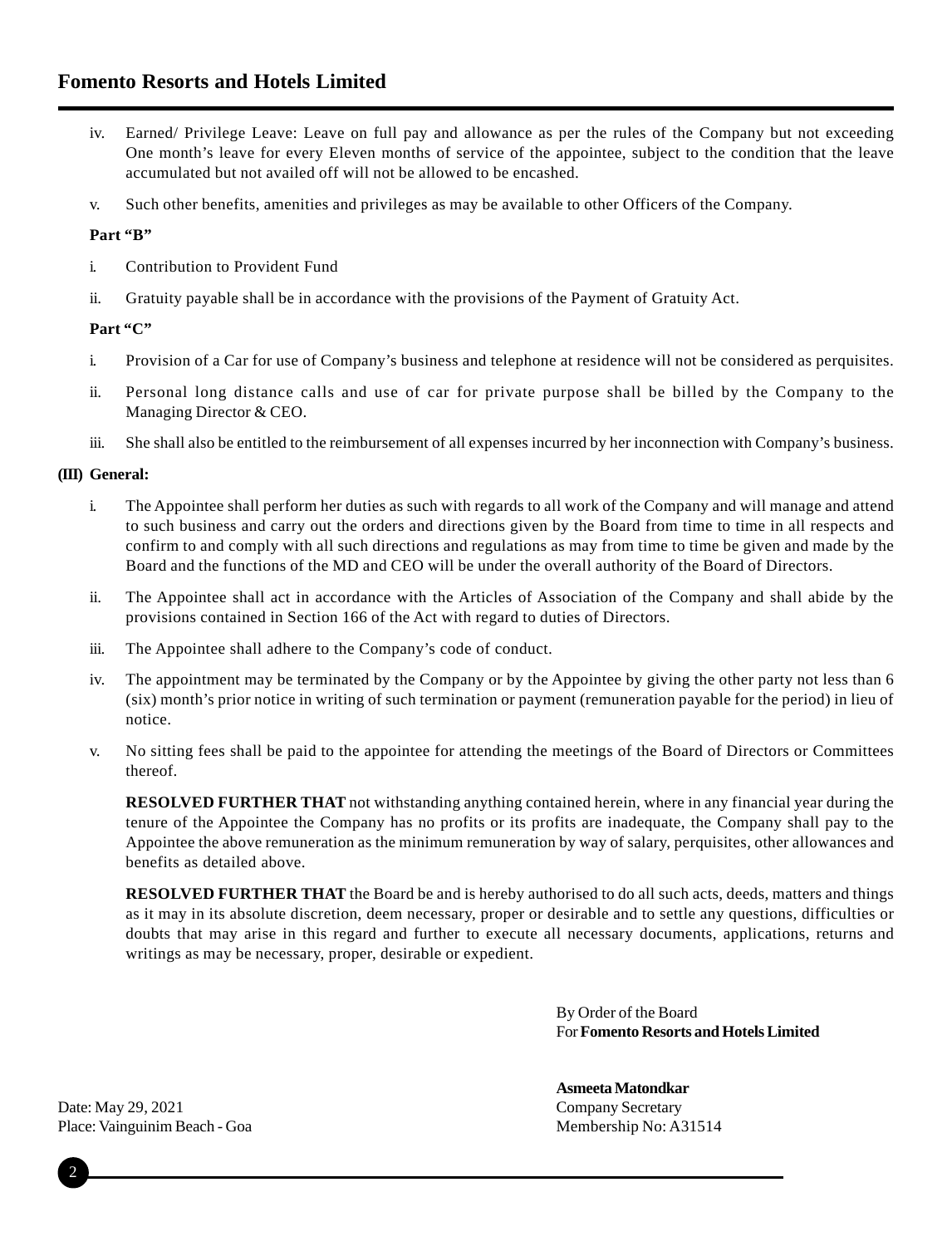# **NOTES:**

- 1. In view of the continuing COVID-19 pandemic, the Ministry of Corporate Affairs ("MCA") has vide its circular dated May 5, 2020 read with circulars dated April 8, 2020, April 13, 2020 and January 13, 2021 (collectively referred to as "MCA Circulars") permitted the holding of the Annual General Meeting ("AGM") through VC / OAVM, without the physical presence of the Members at a common venue. In compliance with the provisions of the Act and MCA Circulars, the  $50<sup>th</sup>$ AGM of the Company is being held through VC/ OAVM facility which does not require physical presence of members at a common venue. The registered office of the Company shall be deemed to be the venue for the AGM.
- 2. The Explanatory Statement pursuant to Section 102 of the Companies Act, 2013 ("the Act"), setting out the material facts concerning the Special Business(s) in the Notice is annexed as Annexure I hereto and forms part of this Notice.
- 3. Since this AGM is being held pursuant to the Circulars through VC/OAVM, physical attendance of Members has been dispensed with. Accordingly, the facility for appointment of proxies by the Members will not be available for the AGM and hence the Proxy Form and Attendance Slip are not annexed to this Notice. However, the Body Corporates are entitled to appoint authorised representatives to attend the AGM through VC/OAVM and participate thereat and cast their votes through e-voting. Since the AGM will be held through VC/OAVM, the route map is not annexed to this Notice.
- 4. Participation of members through VC/OAVM will be reckoned for the purpose of ascertainment of quorum under Section 103 of the Act. All resolutions shall continue to be passed through the facility of e-voting made available for the members.
- 5. Members of the Company under the category of Institutional Shareholders (i.e other than Individuals, HUF, NRI,etc.) are encouraged to attend and vote at the AGM through VC/OAVM. Members intending to authorize their representatives to participate and vote at the meeting are requested to submit a scanned copy (PDF format) of the relevant Board Resolution/ Authorization Letter, etc. together with attested specimen signature(s) of the duly authorised signatory (ies) who is/ are authorized to vote, to the Scrutiniser (cs.sbhat@gmail.com).
- 6. In view of relaxation given by MCA Circulars dated May 5, 2020 read with circulars dated April 8, 2020 ,April 13, 2020 and January 13, 2021 (collectively referred to as "MCA Circulars"),the Annual Report including Financial statements, Auditor's report, Board's report, Notice of AGM along with all the annexures and attachments thereof is being sent through email to those Members whose email addresses are registered with the Company's RTA/ Depositories and no physical copy of the same will be sent by the Company. Members may note that the Notice and Annual Report of the Company for the financial year 2020-21 will also be available on the website of the Company at www.frhl.in .
- 7. Members seeking any information with regard to financial statements and operations to be placed at the AGM are requested to send their queries through Email to the email ID shareholders@frhl.in at least 7 days before the meeting, so that the information can be compiled in advance. The same will be replied by /on behalf of the Company suitably.
- 8. The Register of Members and the Share Transfer Books of the Company shall remain closed from September 24, 2021 to September 30, 2021 (both days inclusive).
- 9. The amount of dividend remaining unclaimed or unpaid for a period of 7 years from the date of transfer to the unpaid dividend account is required to be transferred to the Investor Education and Protection Fund (IEPF). Accordingly in the year 2020-21, the Company had transferred the unclaimed or unpaid dividend for the year ended March 31, 2013 to IEPF. Unclaimed Dividend in respect of the financial year ended March 31, 2014 will be due for transfer to Investor Education and Protection Fund on or after (November 1, 2021). The Members who have not encashed the dividend warrants for the earlier years so far are requested to send their claims, if any, to the Company's RTA immediately. Once the amount is transferred by the Company to IEPF, no claim thereof shall lie against the Company.
- 10. Members holding shares in electronic form are hereby advised to update their bank particulars in case there is any change for the receipt of future dividends, if any as the bank details registered against their respective depository accounts will be used by the Company for payment of dividend. Members holding shares in physical form and desirous of either registering or changing bank particulars are requested to write to the Company's RTA.
- 11. Members are requested to register their email addresses through their Depository Participant where they are holding their demat accounts for sending the future communications by email. Members holding shares in physical form are requested to register their email addresses through the Registrar & Transfer Agent of the Company by giving reference of their Folio number.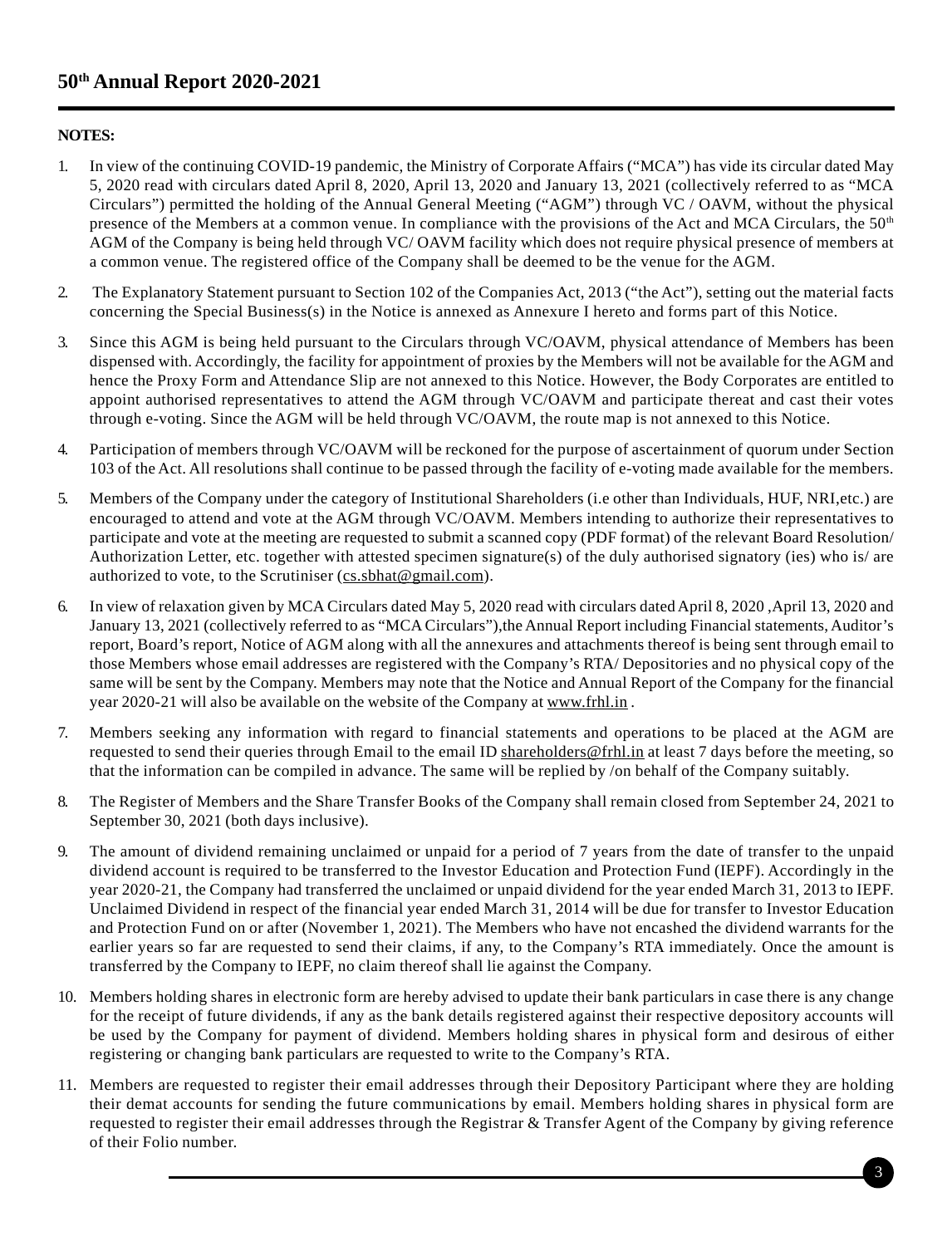# **Fomento Resorts and Hotels Limited**

Also those shareholders whose email ids are not registered , the process for registration of email addresses is as under:

- (i) In light of the MCA circulars, members who have not registered their email address and in consequence could not receive the electronic copy of the Annual Report along with the Notice of AGM, the shareholder can temporarily get their email address registered with Bigshare Services Pvt. Ltd., by clicking the link www.bigshareonline.com and follow the registration process as guided thereafter. Post successful registration of the email address, the Member shall send a written request by email to the Company's RTA at investor@bigshareonline.com and would get soft copy of the Annual Report which includes Notice of AGM. Incase of any queries , Members may write to investor@bigshareonline.com
- (ii) It is clarified that for permanent registration of email address, Members are requested to register their email addresses in respect of electronic holdings with their concerned Depository Participant(s) and in respect of physical holdings with Bigshare Services Private Limited, First Floor, Bharat Tin Works Building, Opposite Vasant Oasis, Makwana Road, Marol, Andheri (East) , Mumbai , Maharashtra – 400059 by submitting a request letter for registration of email address mentioning your name, folio number and attaching a self-attested copy of address proof/aadhar card and self attested copy of PAN card at shareholders@frhl.in or to the RTA at investor@bigshareonline.com
- (iii) Those members who have already registered their email addresses are requested to keep their email addresses validated with their Depository Participants/Bigshare Services Pvt. Ltd. to enable servicing of Notices and documents electronically to their email address.
- 12. Details in respect of the Directors seeking appointment/ re-appointment at the Annual General meeting, forms integral part of the notice as Annexure II.
- 13. The Statutory Registers and the documents pertaining to the items of business to be transacted are available for inspection in electronic mode during the AGM.

### **14. Voting through electronic means:**

- a) In compliance with provisions of Section 108 of the Act, read with Rule 20 of the Companies (Management and Administration) Rules, 2014 as amended, the Company is pleased to provide to its members facility to exercise their right to vote at the  $50<sup>th</sup>$  AGM by electronics means. The members may cast their votes using an electronic voting system from a place other than the venue of the Meeting (remote e-voting). The Company has availed the facilities of National Securities Depository Limited (NSDL) for facilitating e-voting.
- b) The remote e-voting period commences on September 27, 2021 [9.00 A.M. (I.S.T)] and ends on September 29, 2021 [5:00 P.M. (I.S.T.)]. The e-voting module will be disabled by NSDL for voting thereafter. The voting rights of the members shall be in proportion to the paid up value of their shares in the equity capital of the Company as on the "cut-off" date being September 23, 2021. Those Members, who will be present in the AGM through VC/ OAVM facility and have not cast their vote(s) on the Resolutions through remote e-voting and are otherwise not barred from doing so, shall be eligible to vote through e-voting system during the AGM.
- c) The Company has appointed Mr. Shivaram Bhat, Practising Company Secretary (ACS: A10454 & CP 7853), as the 'Scrutiniser' to scrutinize the remote e-voting and the e-voting at the AGM in a fair and transparent manner. The Scrutinizer shall make a consolidated Scrutinizer's Report of the votes cast in favour or against, if any, forthwith to the Chairman within a period not exceeding 48 hours from the conclusion of the AGM.
- d) The results of voting would be declared on or after the date of AGM of the Company by the Chairman or the person authorized by him. These Results declared along with the Scrutinizer's Report shall be placed on the Company' website www.frhl.in and will be also communicated to NSDL. Any person holding shares in physical form and non-individual shareholders, who acquires shares of the Company and becomes member of the Company after the notice is send through e-mail and holding shares as of the cut-off date i.e. September 23, 2021, may obtain the login ID and password by sending a request at **evoting@nsdl.co.in**. However, if you are already registered with NSDL for remote e-voting, then you can use your existing user ID and password for casting your vote. If you forgot your password, you can reset your password by using "Forgot User Details/Password" or "Physical User Reset Password" option available on **www.evoting.nsdl.com** or call at toll free no. **1800 1020 990 and 1800 22 4430.**
- **e)** In case of Individual Shareholders holding securities in demat mode who acquires shares of the Company and becomes a Member of the Company after sending of the Notice and holding shares as of the cut-off date i.e. September 23, 2021 may follow steps mentioned in the Notice of the AGM under "Access to NSDL e-Voting system".
- f) The members who have cast their vote by remote e-voting prior to the AGM may also attend/ participate in the AGM through VC /OAVM but shall not be entitled to cast their vote again.
- g) NSDL (agency for providing the Remote e-Voting facility) i.e. www.evoting.nsdl.com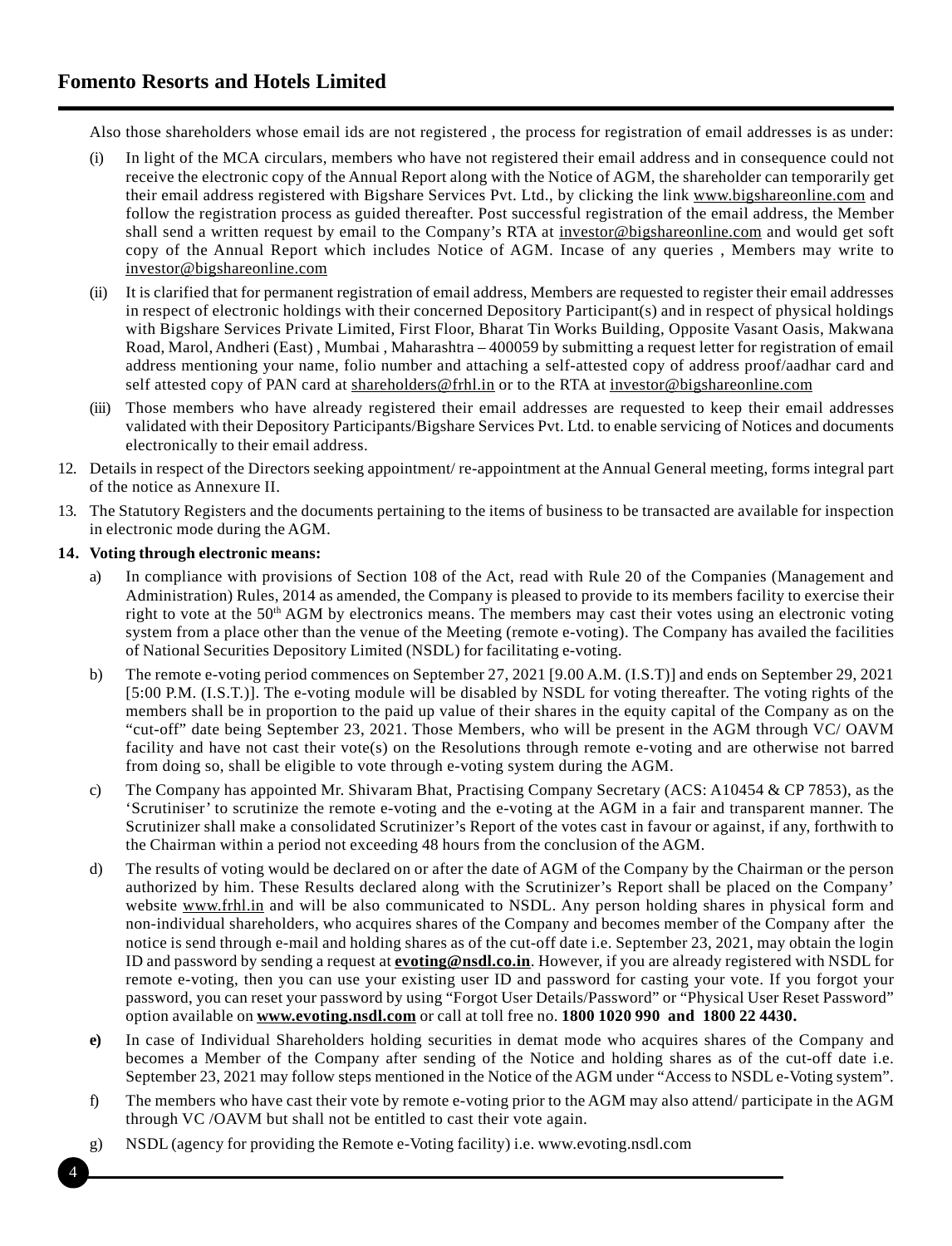# **50th Annual Report 2020-2021**

15. The members attending the meeting through VC / OAVM shall be counted for the purpose of reckoning the quorum of the meeting under Section 103 of the Companies Act, 2013.

# **16. General Instructions**

## **16.1) Procedure for remote e-voting**

In compliance with the provisions of Section 108 of the Act read with Rule 20 of the Companies (Management and Administration) Rules, 2014 as amended from time to time in relation to e-voting facility, the shareholders are provided with the facility to cast their vote electronically, through the e-voting services provided by NSDL, on all the resolutions set forth in this notice.

# **The Instructions for Voting through electronic means ('e-voting') are provided hereunder:**

## **Step 1: Access to NSDL e-voting system:**

|  | A) Login method for e-Voting for Individual shareholders holding securities in Demat mode |  |
|--|-------------------------------------------------------------------------------------------|--|
|  |                                                                                           |  |

| <b>Type of shareholders</b>         |    | <b>Login Method</b>                                                                                                                                                                                 |  |  |
|-------------------------------------|----|-----------------------------------------------------------------------------------------------------------------------------------------------------------------------------------------------------|--|--|
| Individual Shareholders holding     | 1. | User already registered for IDeAS facility:                                                                                                                                                         |  |  |
| securities in demat mode with NSDL. |    | Visit URL: https://eservices.nsdl.com<br>(i)                                                                                                                                                        |  |  |
|                                     |    | Click on the "Beneficial Owner" icon under "Login" which is<br>(ii)<br>available under "IDeAS" section.                                                                                             |  |  |
|                                     |    | (iii) A new screen will open. Now enter your User ID and Password.<br>Post successful authentication, Click on "Access to e-Voting"                                                                 |  |  |
|                                     |    | (iv) Click on Company name or e-Voting service provider - NSDL and<br>you will be re-directed to NSDL e-Voting website for casting your<br>vote during the remote e-Voting period                   |  |  |
|                                     | 2. | User not registered for IDeAS e-Services                                                                                                                                                            |  |  |
|                                     |    | To register click on the link: https://eservices.nsdl.com.<br>(i)                                                                                                                                   |  |  |
|                                     |    | (ii) Select "Register Online for IDeAS" or click at<br>https://eservices.nsdl.com/SecureWeb/IdeasDirectReg.jsp                                                                                      |  |  |
|                                     |    | (iii) Proceed with completing the required field.                                                                                                                                                   |  |  |
|                                     |    | $(iv)$ Follow steps given in point $(1)$                                                                                                                                                            |  |  |
|                                     |    | Alternatively by directly accessing the e-Voting website of NSDL.                                                                                                                                   |  |  |
|                                     |    | Open URL: https://www.evoting.nsdl.com/<br>(i)                                                                                                                                                      |  |  |
|                                     |    | Click on the icon "Login" which is available under 'Shareholder/<br>(ii)<br>Member' section.                                                                                                        |  |  |
|                                     |    | (iii) A new screen will open. You will have to enter your User ID (i.e. your<br>sixteen digit demat account number held with NSDL), Password/OTP<br>and a Verification Code as shown on the screen. |  |  |
|                                     |    | (iv) Post successful authentication, you will be redirected to NSDL<br>Depository site wherein you can see e-Voting page. Click on the<br>name of the company or e-Voting service provider - NSDL.  |  |  |
|                                     |    | (v) On successful selection you will be redirected to e-Voting website of<br>NSDL for casting your vote during the remote e-Voting period.                                                          |  |  |
| Individual Shareholders holding     | 1. | Existing users who have opted for Easi / Easiest:                                                                                                                                                   |  |  |
| securities in demat mode with CDSL  |    | Visit URL: https://web.cdslindia.com/myeasi/home/login or<br>(i)<br>www.cdslindia.com                                                                                                               |  |  |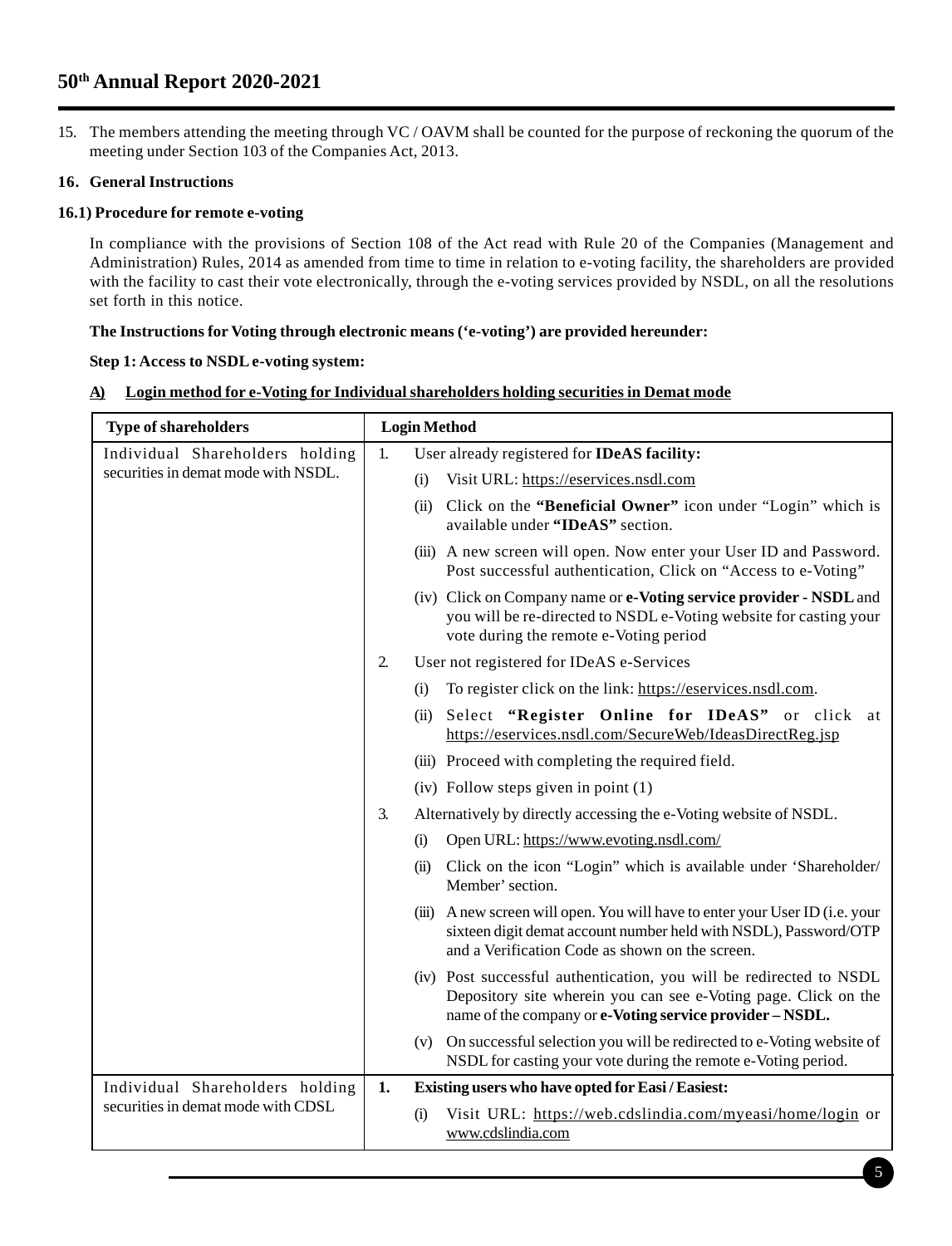# **Fomento Resorts and Hotels Limited**

|                                                                                                              |                                                   |       | (ii) Click on New System Myeasi.                                                                                                                                                                                                              |
|--------------------------------------------------------------------------------------------------------------|---------------------------------------------------|-------|-----------------------------------------------------------------------------------------------------------------------------------------------------------------------------------------------------------------------------------------------|
|                                                                                                              |                                                   |       | (iii) Login with your registered user id and password.                                                                                                                                                                                        |
|                                                                                                              |                                                   |       | (iv) The user will see the e-voting menu. The menu will have link of ESP<br>i.e. NSDL.                                                                                                                                                        |
|                                                                                                              |                                                   |       | (v) Click on e-voting service provider name i.e. NSDL to cast your vote.                                                                                                                                                                      |
|                                                                                                              | <b>User not registered for Easi/Easiest</b><br>2. |       |                                                                                                                                                                                                                                               |
|                                                                                                              |                                                   | (i)   | option to register is available at https://web.cdslindia.com/myeasi/<br>Registration/EasiRegistration                                                                                                                                         |
|                                                                                                              |                                                   | (ii)  | Proceed with completing the required filed.                                                                                                                                                                                                   |
|                                                                                                              |                                                   |       | (iii) Follow the steps given in point 1                                                                                                                                                                                                       |
|                                                                                                              | 3.                                                |       | Alternatively, by directly accessing the e-Voting website of CDSL                                                                                                                                                                             |
|                                                                                                              |                                                   | (i)   | Vist URL: www.cdslindia.com                                                                                                                                                                                                                   |
|                                                                                                              |                                                   | (ii)  | Provide your demat Account Number and PAN number.                                                                                                                                                                                             |
|                                                                                                              |                                                   |       | (iii) system will authenticate the user by sending OTP on registered Mobile<br>& Email as recorded in the demat Account.                                                                                                                      |
|                                                                                                              |                                                   |       | After successful authentication, user will be provided links for the<br>respective ESP i.e. NSDL where the e-Voting is in progress.                                                                                                           |
| Individual Shareholders (holding<br>securities in demat mode) login through<br>their depository participants |                                                   | (i)   | You can also login using the login credentials of your demat account<br>through your Depository Participant registered with NSDL/CDSL for<br>e-Voting facility.                                                                               |
|                                                                                                              |                                                   | (ii)  | Once login, you will be able to see e-Voting option. Once you click on<br>e-Voting option, you will be redirected to NSDL/CDSL Depository<br>site after successful authentication, wherein you can see e-Voting<br>feature.                   |
|                                                                                                              |                                                   | (iii) | Click on options available against company name or e-Voting service<br>provider-NSDL and you will be redirected to e-Voting website of<br>NSDL for casting your vote during the remote e-Voting period without<br>any further authentication. |

**Important note:** Members who are unable to retrieve User ID/ Password are advised to use Forget User ID and Forget Password option available at abovementioned website.

## **Helpdesk for Individual Shareholders holding securities in demat mode for any technical issues related to login through Depository i.e. NSDL and CDSL.**

| Login type                                        | <b>Helpdesk details</b>                                                                                                                                                          |
|---------------------------------------------------|----------------------------------------------------------------------------------------------------------------------------------------------------------------------------------|
| Securities held in demat mode with<br><b>NSDL</b> | Members facing any technical issue in login can contact NSDL helpdesk by<br>sending a request at evoting@nsdl.co.in or call at toll free no.: 1800 1020 990<br>and 1800 22 44 30 |
| Securities held in demat mode with<br><b>CDSL</b> | Members facing any technical issue in login can contact CDSL helpdesk by<br>sending a request at helpdesk.evoting@cdslindia.com or contact at<br>022-23058738 or 022-23058542-43 |

### **B) Login Method for e-Voting for shareholders other than Individual's shareholders holding securities in demat mode and shareholders holding securities in physical mode.**

- 1. Visit the e-Voting website of NSDL. Open web browser by typing the following URL: https://www.evoting.nsdl.com/ either on a Personal Computer or on a mobile.
- 2. Once the home page of e-Voting system is launched, click on the icon "Login" which is available under 'Shareholders' section.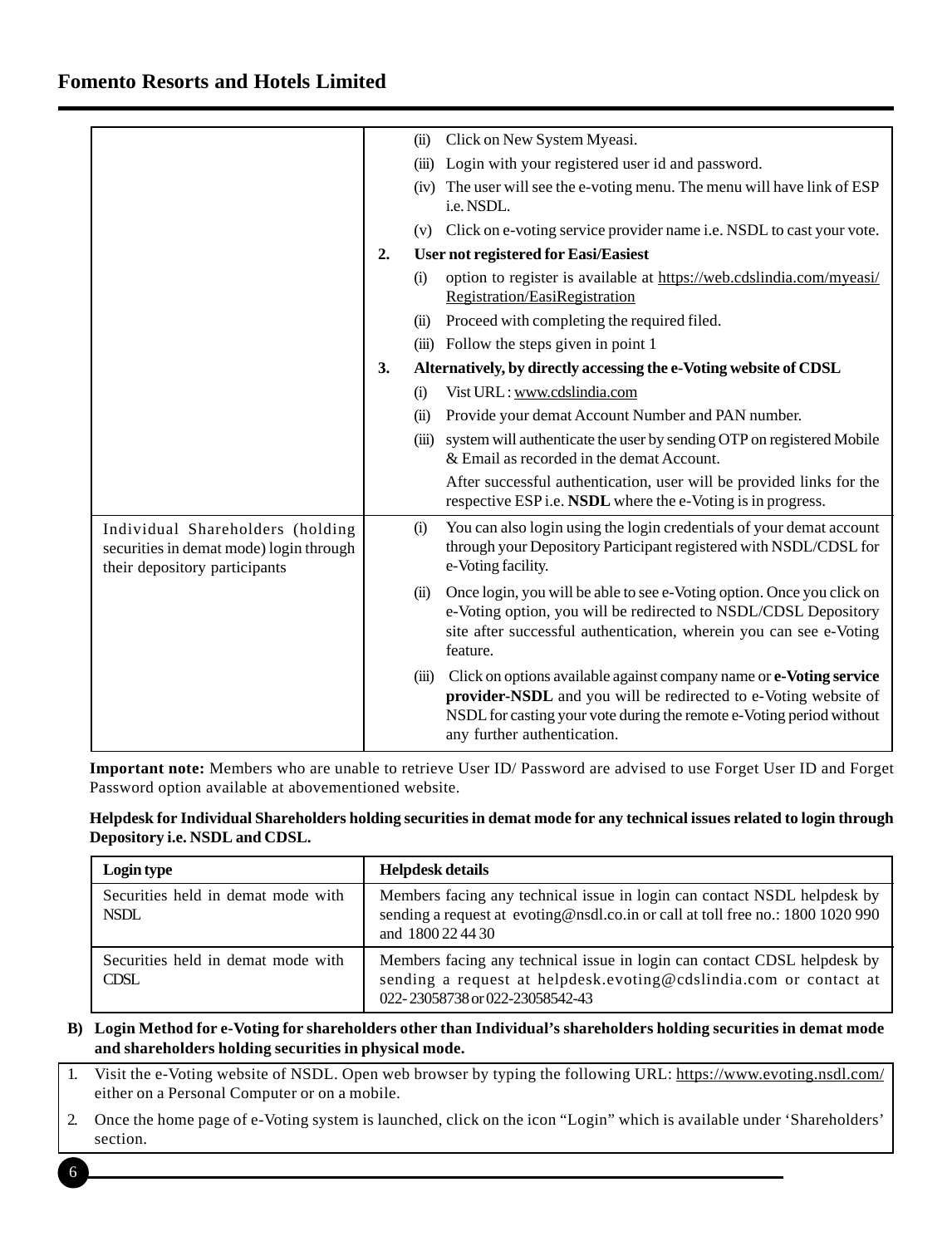# **50th Annual Report 2020-2021**

3. A new screen will open. You will have to enter your User ID, your Password / OTP and a Verification Code as shown on the screen.

*Alternatively, if you are registered for NSDL eservices i.e. IDEAS, you can log-in at https://eservices.nsdl.com/ with your existing IDEAS login. Once you log-in to NSDL eservices after using your log-in credentials, click on e-Voting and you can proceed to Step 2 i.e. Cast your vote electronically.*

4. Your User ID details are given below :

| <b>Manner of holding shares i.e. Demat</b><br>(NSDL or CDSL) or Physical | Your User ID is:                                                                                            |
|--------------------------------------------------------------------------|-------------------------------------------------------------------------------------------------------------|
| a) For Members who hold shares in demat account                          | 8 Character DP ID followed by 8 Digit Client ID                                                             |
| with NSDL.                                                               | For example if your DP ID is IN300*** and Client ID is<br>$12******$ then your user ID is IN300***12******. |
| b) For Members who hold shares in demat account                          | 16 Digit Beneficiary ID                                                                                     |
| with CDSL.                                                               | For example if your Beneficiary ID is 12***************<br>then your user ID is $12***************$         |
| c) For Members holding shares in Physical Form.                          | EVEN Number followed by Folio Number registered with<br>the company                                         |
|                                                                          | For example if folio number is 001 <sup>***</sup> and EVEN is 101456<br>then user ID is $101456001***$      |

- 5. Password details for shareholders other than Individual shareholders are given below:
- a) If you are already registered for e-Voting, then you can user your existing password to login and cast your vote.
- b) If you are using NSDL e-Voting system for the first time, you will need to retrieve the 'initial password' which was communicated to you. Once you retrieve your 'initial password', you need to enter the 'initial password' and the system will force you to change your password.
- c) How to retrieve your 'initial password'?
	- (i) If your email ID is registered in your demat account or with the company, your 'initial password' is communicated to you on your email ID. Trace the email sent to you from NSDL from your mailbox. Open the email and open the attachment i.e. a .pdf file. Open the .pdf file. The password to open the .pdf file is your 8 digit client ID for NSDL account, last 8 digits of client ID for CDSL account or folio number for shares held in physical form. The .pdf file contains your 'User ID' and your 'initial password'.
	- (ii) If your email ID is not registered, please follow steps mentioned below **in process for those shareholders whose email ids are not registered.**
- 6. If you are unable to retrieve or have not received the "Initial password" or have forgotten your password:
	- a) Click on **"Forgot User Details/Password?"** (If you are holding shares in your demat account with NSDL or CDSL) option available on www.evoting.nsdl.com.
	- b) **Physical User Reset Password?"** (If you are holding shares in physical mode) option available on www.evoting.nsdl.com.
	- c) If you are still unable to get the password by aforesaid two options, you can send a request at evoting@nsdl.co.in mentioning your demat account number/folio number, your PAN, your name and your registered address.
	- d) Members can also use the OTP (One Time Password) based login for casting the vote on the e-Voting system of NSDL.
- 7. After entering your password, tick on Agree to "Terms and Conditions" by selecting on the check box.
- 8. Now, you will have to click on "Login" button.
- 9. After you click on the "Login" button, Home page of e-Voting will open.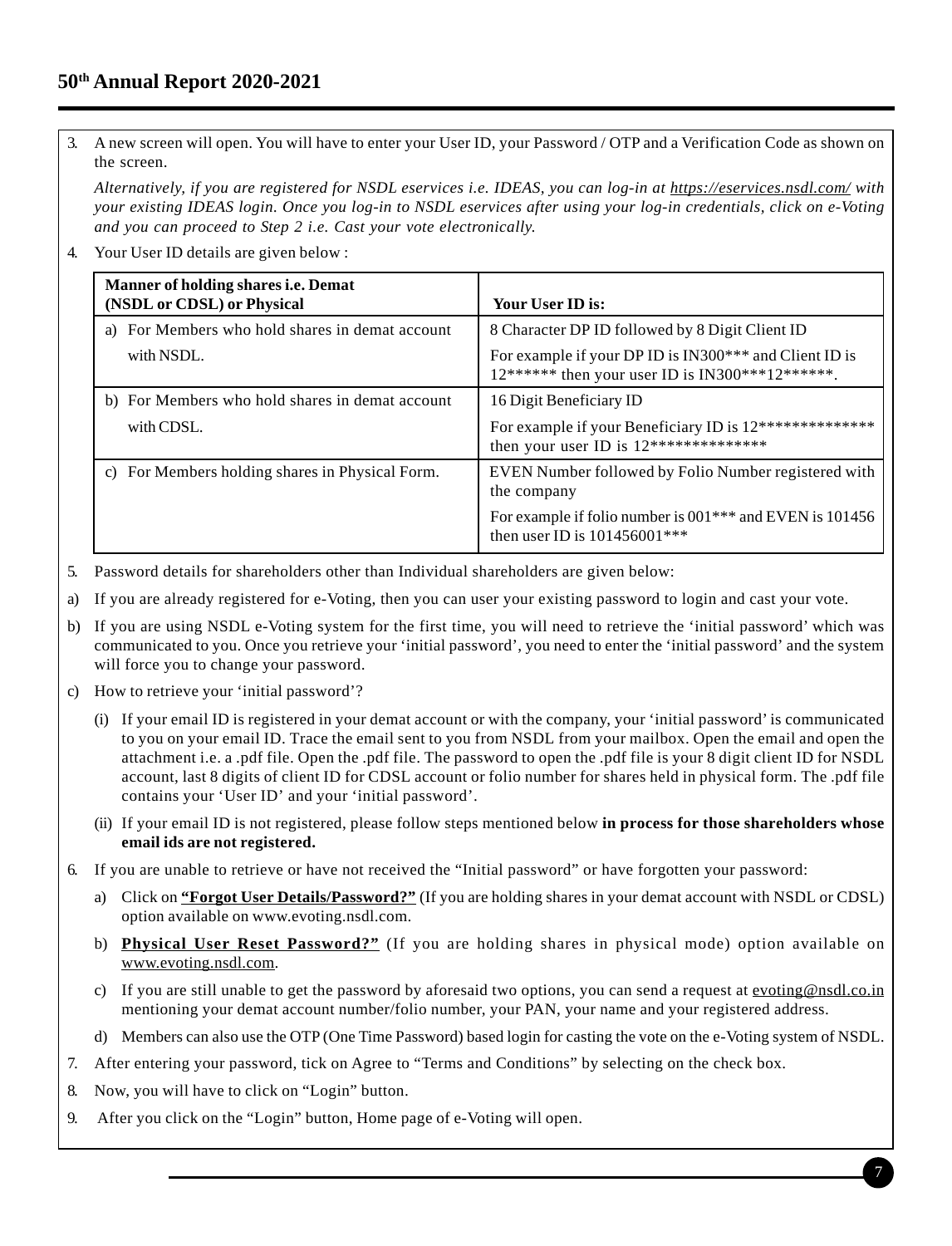## **Step 2: Cast your vote electronically and join General Meeting on NSDL e-Voting system.**

#### **How to cast your vote electronically and join General Meeting on NSDL e-Voting system?**

- 1. After successful login at Step 1, you will be able to see all the companies "EVEN" in which you are holding shares and whose voting cycle and General Meeting is in active status.
- 2. Select "EVEN" of company for which you wish to cast your vote during the remote e-Voting period and casting your vote during the General Meeting. For joining virtual meeting, you need to click on "VC/OAVM" link placed under "Join General Meeting".
- 3. Now you are ready for e-Voting as the Voting page opens.
- 4. Cast your vote by selecting appropriate options i.e. assent or dissent, verify/modify the number of shares for which you wish to cast your vote and click on "Submit" and also "Confirm" when prompted.
- 5. Upon confirmation, the message "Vote cast successfully" will be displayed.
- 6. You can also take the printout of the votes cast by you by clicking on the print option on the confirmation page.
- 7. Once you confirm your vote on the resolution, you will not be allowed to modify your vote.

### **General Guidelines for shareholders**

- 1. Institutional shareholders (i.e. other than individuals, HUF, NRI etc.) are required to send scanned copy (PDF/JPG Format) of the relevant Board Resolution/ Authority letter etc. with attested specimen signature of the duly authorized signatory(ies) who are authorized to vote, to the Scrutinizer by e-mail to cs.sbhat@gmail.com with a copy marked to evoting@nsdl.co.in.
- 2. It is strongly recommended not to share your password with any other person and take utmost care to keep your password confidential. Login to the e-voting website will be disabled upon five unsuccessful attempts to key in the correct password. In such an event, you will need to go through the "Forgot User Details/ Password?" or "Physical User Reset Password?" option available on www.evoting.nsdl.com to reset the password.
- 3. In case of any queries, pertaining to e-Voting you may refer the Frequently Asked Questions (FAQs) for Shareholders and remote e-voting user manual for Shareholders available at the download section of www.evoting.nsdl.com or call at toll free no.: 1800 1020 990 /1800 224 430 or send a request to evoting@nsdl.co.in. Incase of any grievances connected with facility for voting by electronic means, please contact Ms. Pallavi Mhatre, Manager, National Securities Depository Limited , Trade World, A – Wing, Fourth Floor, Kamala Mills Compound, Senapati Bapat Marg, Lower Parel, Mumbai – 400013 or call at toll free No. 1800 1020 990 /1800 224 430 or evoting@nsdl.co.in

### **Process for those shareholders whose email ids are not registered with the depositories for procuring user id and password and registration of e mail ids for e-voting for the resolutions set out in this notice :**

- 1) In case shares are held in physical mode please provide Folio No., Name of shareholder, scanned copy of the share certificate(front and back),PAN (Self attested scanned copy of PAN card), AADHAR (self attested scanned copy of Aadhar Card) by email to investor@bigshareonline.com with a copy marked to shareholders@frhl.in
- 2) In case shares are held in demat mode, please provide DPID-CLID (16 digit DPID + CLID or 16 digit beneficiary ID), Name, client master or copy of Consolidated Account statement, PAN (self attested scanned copy of PAN card), AADHAR (self attested scanned copy of Aadhar Card) to investor@bigshareonline.com with a copy marked to shareholders@frhl.in. If you are an individual shareholder If you are an Individual shareholders holding securities in demat mode, you are requested to refer to the login method explained at **step 1 (A**) i.e.**Login method for e-Voting and joining virtual meeting for Individual shareholders holding securities in demat mode**.
- 3) Alternatively shareholder/members may send a request to evoting@nsdl.co.in for procuring user id and password for e-voting by providing above mentioned documents.
- 4) Individual shareholders holding securities in demat mode are allowed to vote through their demat account maintained with Depositories and Depository Participants. Shareholders are required to update their mobile number and email ID correctly in their demat account in order to access e-Voting facility.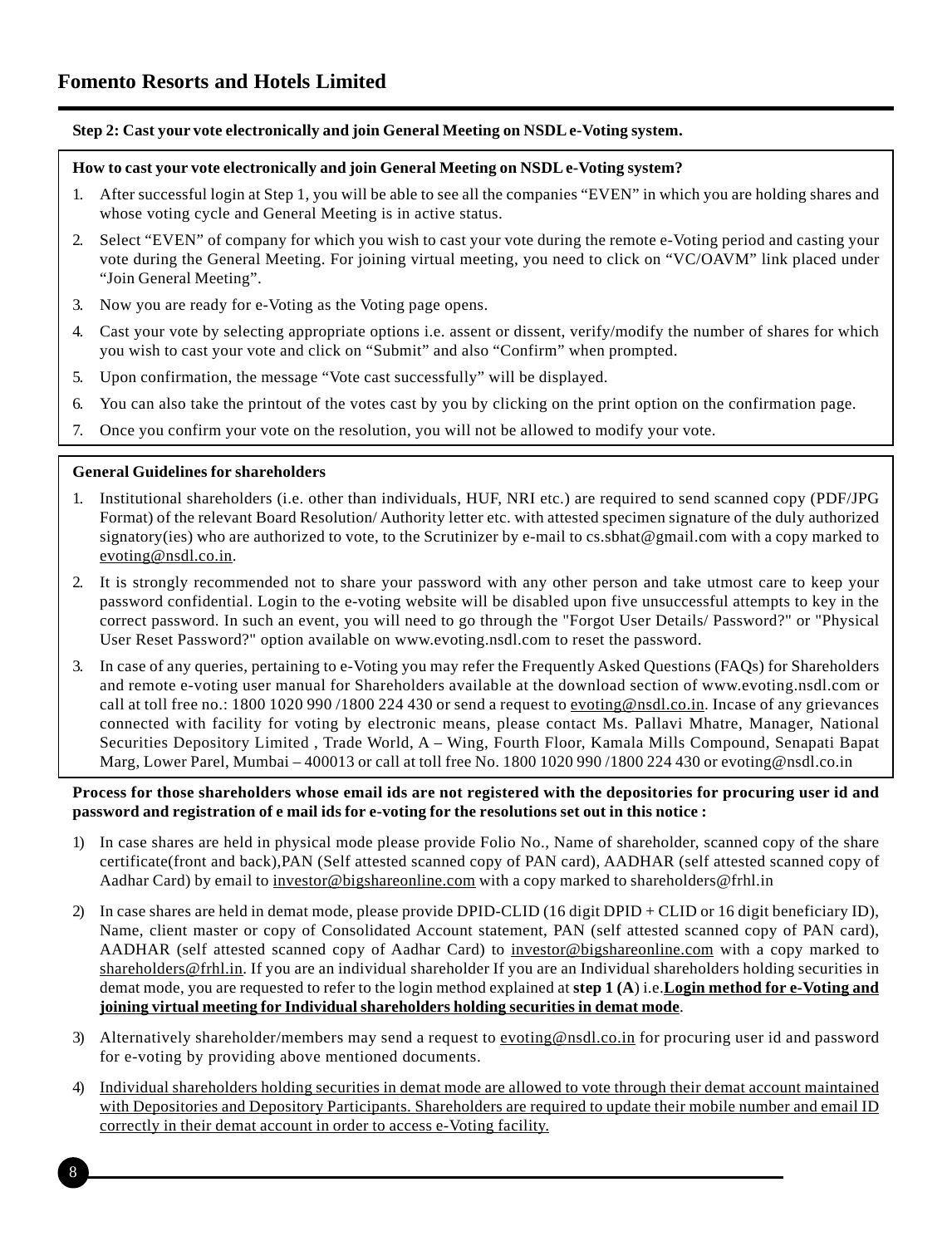## **Instructions for members for attending the AGM through VC/OAVM and for voting during AGM are as under :-**

- 1. The procedure for e-Voting on the day of the AGM is same as the instructions mentioned above for remote e-voting.
- 2. Only those Members/shareholders, who will be present in the AGM through VC/OAVM facility and have not casted their vote on the Resolutions through remote e-Voting and are otherwise not barred from doing so, shall be eligible to vote through e-Voting system in the AGM.
- 3. Members who have voted through Remote e-Voting will be eligible to attend the AGM. However, they will not be eligible to vote at the AGM.
- 4. The details of the person who may be contacted for any grievances connected with the facility for e-Voting on the day of the AGM shall be the same person mentioned for Remote e-voting.

## **Instructions for members for attending the AGM through VC/OAVM are as under –**

- 1. Member will be provided with a facility to attend the AGM through VC/OAVM through the NSDL e-Voting system. Members may access by following the steps mentioned above for **Access to NSDL e-Voting system**. After successful login, you can see link of "VC/OAVM link" placed under **"Join General meeting"** menu against company name. You are requested to click on VC/OAVM link placed under Join General Meeting menu. The link for VC/OAVM will be available in Shareholder/Member login where the EVEN of Company will be displayed. Please note that the members who do not have the User ID and Password for e-Voting or have forgotten the User ID and Password may retrieve the same by following the remote e-Voting instructions mentioned in the notice to avoid last minute rush.
- 2. Members are encouraged to join the Meeting through Desktops or Laptops or Tablets for better experience.
- 3. Further Members will be required to allow Camera and use Internet with a good speed to avoid any disturbance during the meeting.
- 4. Please note that Participants connecting from Desktops or Tablets or Laptop via Mobile Hotspot may experience Audio/ Video loss due to fluctuation in their respective network. It is therefore recommended to use Stable Wi-Fi or LAN Connection to mitigate any kind of aforesaid glitches.
- 5. Members can join the AGM in VC/OAVM mode, between 15 minutes before and after the scheduled time of commencement of the meeting by following the procedure mentioned in this notice.
- 6. The facility for participation in the AGM through VC/OAVM will be available for 1000 members on first-come-first-served basis. This will not include large shareholders (i.e shareholders holding 2% or more shareholding), Institutional Investors, Directors, Key Managerial Personnel, Auditors, etc., who are allowed to attend the AGM without restriction on account of first-come-first-served basis.
- 7. As the AGM is being conducted through VC/OAVM, for the smooth conduct of proceedings of the AGM. Shareholders who would like to express their views/ask questions may express the same through any of the following options:
	- (a) Through registered email id: shareholders may send their views/questions seven days in advance, mentioning their name, demat account number/folio number, PAN, mobile number at shareholders@frhl.in from September 16, 2021, 9:00 A.M. (I.S.T.) to September 22, 2021, 5:00 P.M. (I.S.T.) Questions/queries received by the Company till September 22, 2021 shall only be considered and responded during the AGM. Members are requested to send their email with a subject titled 'AGM 2020-21 – Expression of Views/Questions'. The same will be replied by the Company suitably.
	- (b) Being a speaker during AGM: Members may register themselves as Speaker by sending their requests from their registered email address mentioning their name, Demat account no. folio number, PAN, email id, mobile number at shareholders@frhl.in on or before the closing business hours September 22, 2021.Those members who have registered themselves as a speaker will only be allowed to express their views/ask questions during the AGM. The Company reserves the right to restrict the number of speakers upto 5 members , on first cum first serve basis.
- 8. The Members who have not cast their vote through remote e-voting shall be eligible to cast their vote through e-voting system available during the AGM. E-voting during the AGM is integrated with the VC/OAVM platform. The Members may click on the voting icon displayed on the screen to cast their votes.
- 9. A Member can opt for only single mode of voting i.e., through Remote e-voting or voting at the AGM. If a Member casts votes by both modes, then voting done through Remote e-voting shall prevail and vote at the AGM shall be treated as invalid.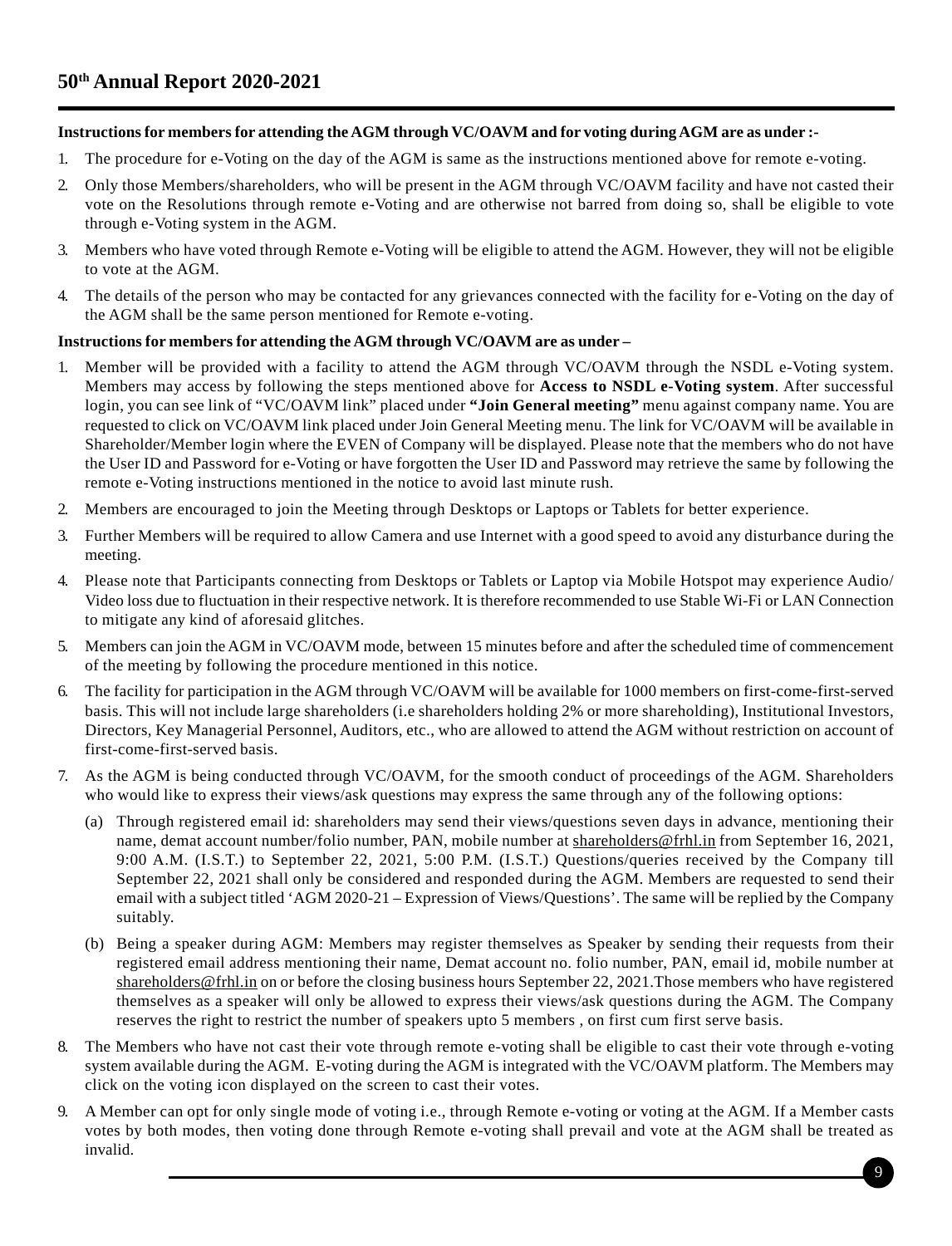# **ANNEXURE I TO NOTICE**

# **EXPLANATORY STATEMENT PURSUANT TO SECTION 102 OF THE COMPANIES ACT, 2013**

The following statement sets out all material facts relating to all Special businesses mentioned in the accompanying notice. **Item No. 3**

Mrs. Anju Timblo was initially appointed as Director of the Company during the year 1983 and was designated as Managing Director of the Company in the year 1993. At the 47th Annual General Meeting of the Company held on September 22, 2018 Mrs. Timblo was re-appointed as Managing Director for a term of three years commencing from June 01, 2018 to May 31, 2021.

Based on the approval and recommendation of the Nomination and Remuneration Committee and pursuant to the provisions of Sections 152, 196, 197, 203 read with Schedule V and all other applicable provisions of the Act and all applicable rules made under the Act, the Board of Directors of the Company, at their meeting held on May 29, 2021 unanimously approved the re-appointment of Mrs. Anju Timblo (DIN00181722) as the Managing Director & Chief Executive Officer (MD & CEO) for a period of Three (3) years commencing from June 1, 2021 to May 31, 2024, on terms and conditions including remuneration. Mrs. Anju Timblo is also designated as a Key Managerial Personnel of the Company under the provisions of Section 203 of the Act. During the period of her continuing in the office, Mrs. Anju Timblo shall not be liable to retire by rotation. Mrs. Anju Timblo has attained the age of seventy years as on the date of her re-appointment and hence continuation of her employment as MD & CEO requires the approval of the Members by way of a Special resolution.

Section 196(3) of the Companies Act, 2013 inter alia provides that no company shall continue the employment of a person who has attained the age of 70 years, as Managing Director, Whole Time Director or Manager unless it is approved by the Members by passing a Special resolution. Part I of Schedule V to the Act also contains a similar provision.

Section II of Part II of Schedule V to the Companies Act, 2013 provides for limits for remuneration where a Company has no profits or profits are inadequate. In such cases, the Company may, without the Central Government approval, pay remuneration to the managerial personnel not exceeding the limits prescribed under table therein. These limits may be doubled with the approval of shareholders by way of special resolution for payment of remuneration to managerial personnel.

Keeping in view that Mrs. Anju Timblo has rich and varied experience of over 30 years in the Hospitality industry and her involvement in the Operation of the Company over a long period of time coupled with her strong leadership capability, it would be in the interest of the Company to re-appoint Mrs. Anju Timblo as the Managing Director & CEO of the Company and continue to avail of her considerable expertise. Under the stewardship of Mrs. Anju Timblo, the company constructed and completed a 299 keys , a 5 Star Deluxe *(applied for classification*) "Taj Resort & Convention Centre, Goa at Dona Paula, Goa which commenced operations on March 1, 2020. Mrs. Anju Timblo is a Graduate in Arts (Economics) and also a Law Graduate (Gold Medalist) from Mumbai University. She was first appointed as a Director of the Company in the year 1983. Thereafter Mrs. Anju Timblo has been appointed as a Managing Director of the Company in the year 1993. She has been reappointed as a Managing Director as on June 1, 1998, May 1, 2003, June 1, 2008, June 1, 2013 and June, 2018. Considering these, it would be in the interest of the Company to continue to avail the services of Mrs. Timblo as proposed, though she attained the age of seventy years.

Mrs. Anju Timblo is holding 1,26,86,799 equity shares in the Company (79.29% of the paid up equity capital of the Company) as on date of this Notice.

Mrs. Anju Timblo is also member of the Audit Committee, Stakeholders Relationship Committee, Corporate Social Responsibility Committee and Risk Management Committee of the Company.

The Company has received from Mrs. Anju Timblo:

- i. Consent to act as the MD & CEO in the prescribed form DIR-2 pursuant to Section 152of the Act and Rule 8 of the Companies ( Appointment & Qualification of Directors) Rules, 2014;
- ii. Intimation in the prescribed form DIR-8 pursuant to Section 164 of the Act and Rule 14 of Companies (Appointment and Qualifications of Directors) Rules, 2014 to the effect that she is not disqualified to be a director under the Act;
- iii. Declaration under Section 152 of the Act to the effect that she is not disqualified to become a director under the Act.

The Board hereby commends the resolution in relation to the re-appointment of Managing Director & CEO, for the approval of the shareholders of the Company.

The Agreement of appointment executed between the Company and Mrs. Timblo re-appointing her as Managing Director & CEO detailing the terms and conditions of appointment and payment of remuneration is available for inspection of members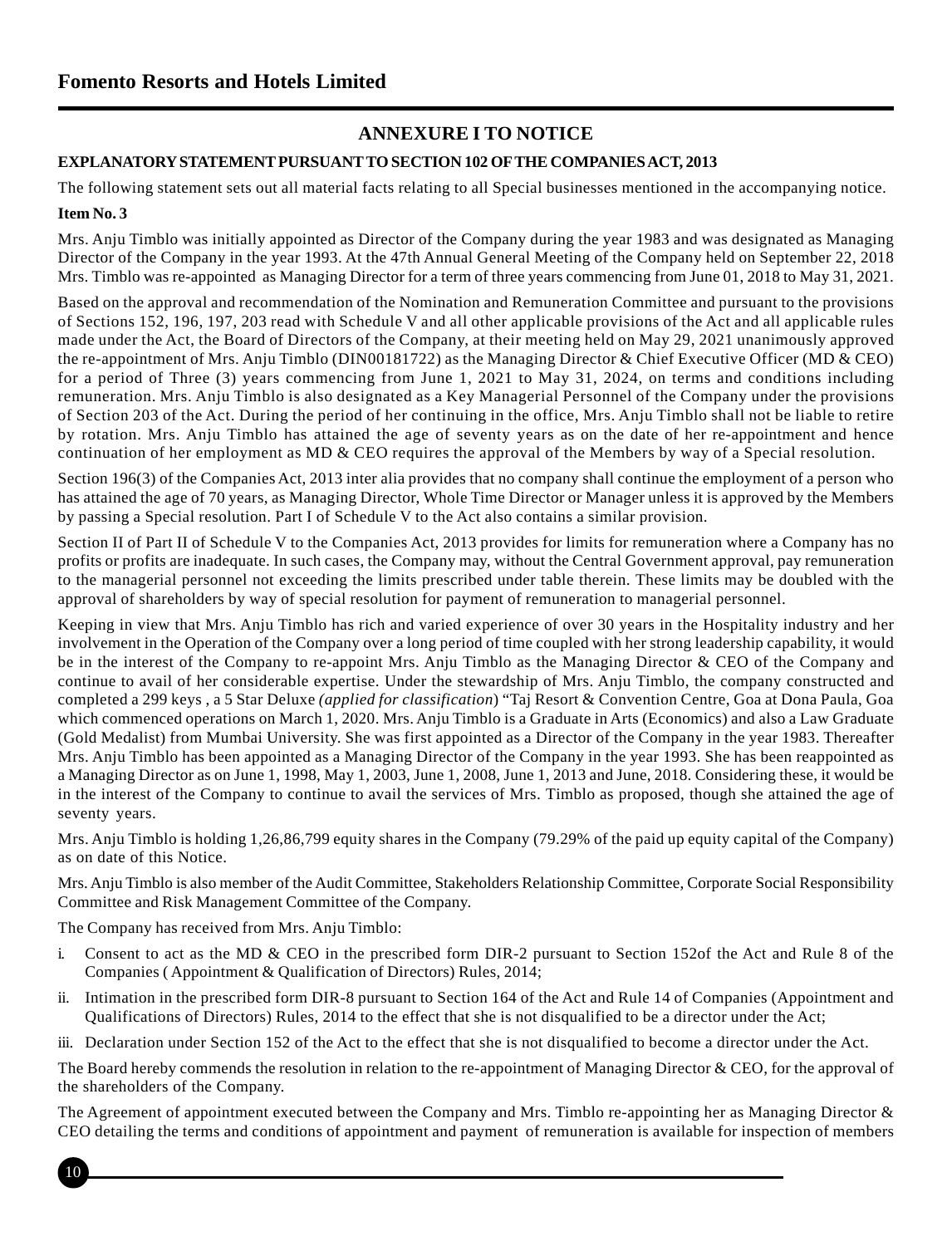# **50th Annual Report 2020-2021**

from 11:00 am to 1:00 p.m., on all working days except Sundays and other Public holidays at the Registered Office of the Company till the date of the Annual General Meeting.

Except Mrs. Anju Timblo and Mr. Auduth Timblo, Director & Non-Executive Chairman, Mr. Akash Timblo, relative of Director & KMP, being related to Mrs. Anju Timblo are interested in the resolution as set out at Item No. 3 of the Notice. None of the other Directors, Key Managerial Personnel of the Company or their relatives are concerned or interested, financially or otherwise, in the resolution set out at Item No 3 of the Notice.

> By Order of the Board For **Fomento Resorts and Hotels Limited**

Date: May 29, 2021 Company Secretary Place: Vainguinim Beach - Goa Membership No: A31514

**Asmeeta Matondkar**

### **STATEMENT AS PER ITEM (IV) OF SECOND PROVISO OF SECTION II OF PART II OF SCHEDULE V TO THE COMPANIES ACT, 2013**

#### **1. General Information**

- a) Nature of Industry: The Company is in hospitality business and owns "Cidade de Goa" , a Five Star Deluxe Resort in Goa consisting of 207 keys, located at Vainguinim Beach, Goa – 403004 and "Taj Resort & Convention Centre, Goa" a Five Star Deluxe (applied for classification) consisting of 299 keys, located at Survey No. 246/1, Vainguinim Plateau, Dona Paula, Goa - 403004. The hospitality industry is seasonal in nature and depends on host of factors including economic and political environment, internationally.
- b) Date or expected date of commencement of commercial production –The Company's existing hotel Cidade de Goa was established in the year 1982 and is a going concern. The New property i.e. Taj Resort & Convention Centre, Goa"commenced operations w.e.f. March 1, 2020.
- c) In case of New Companies- expected date of commencement of activities as per project approved by financial institutions appearing in the prospectus – Not Applicable
- d) Financial Performance based on given indicators.

Amount in Lakhs

| Particulars                                 | Financial<br>Year Ended<br>March 31, 2021 | Financial<br>Year Ended<br>March 31, 2020 | Financial<br>Year Ended<br>March 31, 2019 | Financial<br>Year Ended<br>March 31, 2018 | Financial<br>Year Ended<br>March 31, 2017 |
|---------------------------------------------|-------------------------------------------|-------------------------------------------|-------------------------------------------|-------------------------------------------|-------------------------------------------|
| Revenue                                     | 5339.45                                   | 7127.43                                   | 6754.55                                   | 5745.54                                   | 6048.23                                   |
| Other Income                                | 846.67                                    | 183.37                                    | 221.57                                    | 519.40                                    | 627.74                                    |
| <b>Total Income</b>                         | 6186.12                                   | 7310.8                                    | 6976.12                                   | 6264.94                                   | 6675.97                                   |
| Expenditure                                 | (5118.61)                                 | (5400.72)                                 | $(5084.91)^*$                             | $(4463.56)*$                              | $(4356.33)*$                              |
| Interest                                    | (5079.71)                                 | (391.82)                                  | (54.12)                                   | (58.09)                                   | (61.67)                                   |
| <b>PBDT</b>                                 | (4012.20)                                 | 1518.26                                   | 1837.09                                   | 1743.29                                   | 2257.97                                   |
| Depreciation                                | (3830.69)                                 | (533.87)                                  | (230.46)                                  | (248.64)                                  | (269.74)                                  |
| Profits before tax (PBT)                    | (7842.89)                                 | 984.39                                    | 1606.63                                   | 1494.65                                   | 1988.23                                   |
| Profits after tax (PAT)                     | (5636.05)                                 | 486.3                                     | 917.97                                    | 822.89                                    | 1083.16                                   |
| EPS (Basic & diluted<br>earnings per share) | (35.23)                                   | 3.04                                      | 5.74                                      | 4.48                                      | 6.1                                       |

*Note: The expenditure for the financial year ended March 31, 2019, March 31, 2018 and March 31, 2017 includes preference dividend of Rs. 525 lakhs which has been considered as finance cost as required.*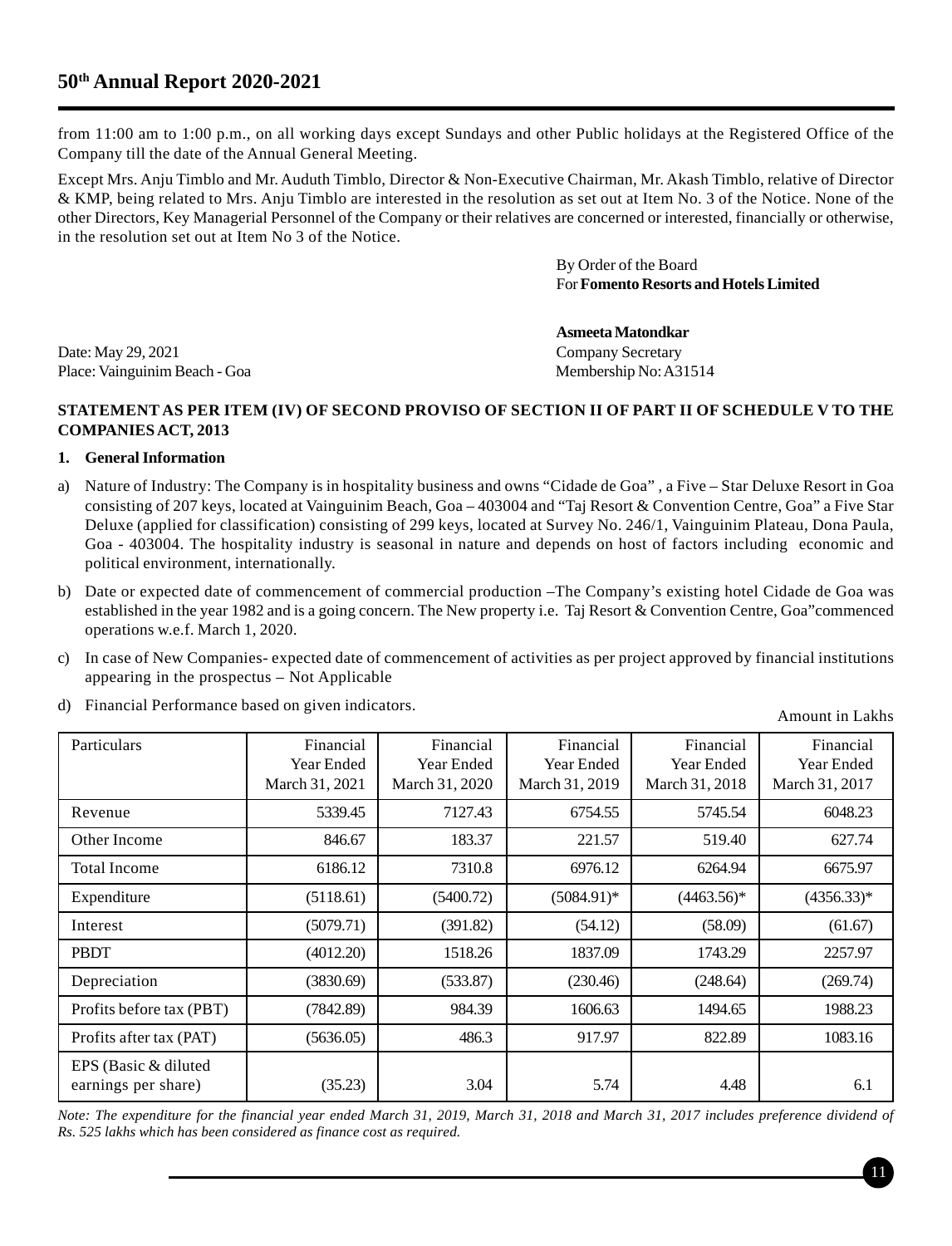e) Foreign Investments or Collaborations: Nil

The Company was incorporated on March 30, 1971 and had an IPO in the year 1982 under the name Fomento Resorts and Hotels Limited.

Foreign Shareholding (NRIs) in the Company as on March 31, 2021 is 0.68% of the paid up Equity Share Capital of the Company.

### **2. Information about the appointee:**

a. Background details:

Mrs. Anju Timblo is One of the Promoters of Fomento Resorts and Hotels Limited ("the Company") and was appointed as a Director since 1983.

The Company owns and operates the 207 keys 5 Star Deluxe "Cidade de Goa"("the existing Hotel"), located at Vainguinim beach, Goa and a 299 keys 5 Star Deluxe *(applied for classification*) "Taj Resort & Convention Centre, Goa" ("the New Hotel) located at Vainguinim plateau, Dona Paula, Goa which is geographically close to the exiting hotel. Mrs. Anju Timblo is an Arts Graduate in Economics and also a Law Graduate (Gold Medalist) from Mumbai University. She was first appointed as a Director of the Company in the year 1983. Thereafter Mrs. Anju Timblo has been appointed as a Managing Director of the Company in the year 1993. She has been re-appointed as a Managing Director as on June 1, 1998, May 1, 2003, June 1, 2008 , June 1, 2013 and June 1, 2018. Mrs. Anju Timblo has a total experience of 38 years in managing the business affairs of the Company.

b. Past Remuneration

| Period                          | Amount in Rs. | Period                          | <b>Amount in Rs.</b> | Period                          | <b>Amount in Rs.</b> |
|---------------------------------|---------------|---------------------------------|----------------------|---------------------------------|----------------------|
| June 1, 2018 to<br>May 31, 2019 | 53.76.000/-   | June 1, 2019 to<br>May 31, 2020 | $44,80,000/$ -*      | June 1, 2020 to<br>May 31, 2021 | $31.36,000/$ -*      |

*\*Mrs. Anju Timblo has voluntarily foregone her salary for seven months w.e.f. April 1, 2020 to October 31, 2020, considering the pandemic and its effect on the industry.*

c. Recognition or Awards:

The resort owned by the company has received numerous awards in the past. The awards were conferred because of the outstanding contribution of all the Directors of the Company including Mrs. Anju Timblo and other Officers and employees of the Company.

d. Job profile and her suitability:

Mrs. Anju Timblo, Promoter and Director of the Company since 1983, is a veteran in the hotel industry and has over 30 years of experience. Mrs. Anju Timblo has a deep understanding of Indian hospitality industry and her proven track record with broad based business experience combined with her strong leadership capability will enable her to continue the growth of the Company. Under her stewardship, the Company constructed a Five Star Deluxe (applied for classification), Taj Resort & Convention Centre at Vainguinim Plateau, Dona Paula consisting of 299 keys.

e. Remuneration proposed:

The remuneration proposed to be paid to Mrs. Anju Timblo is detailed in the proposed resolution.

f. Comparative Remuneration profile with respect to the industry, size of the Company, profile of the position and the person:

The remuneration proposed to be paid to Mrs. Anju Timblo is very reasonable as compared to the norms prevailing in the hospitality industry according to which the remuneration payable to a person of similar stature as on date would be at-least in the range of Rs. 1.25 crores to Rs. 1.50 crores per annum.

g. Pecuniary relationship directly or indirectly with the Company or relationship with the managerial personnel, if any-

Apart from the remuneration from the company , Mrs. Anju Timblo does not have any other pecuniary relationship with the company. Mrs. Anju Timblo is wife of Mr. Auduth Timblo, Director & Non-Executive Chairman and Mr. Akash Timblo, employee of the Company. Mrs. Anju Timblo is mother of Mr. Ambar Timblo, Managing Director of Fomento Resources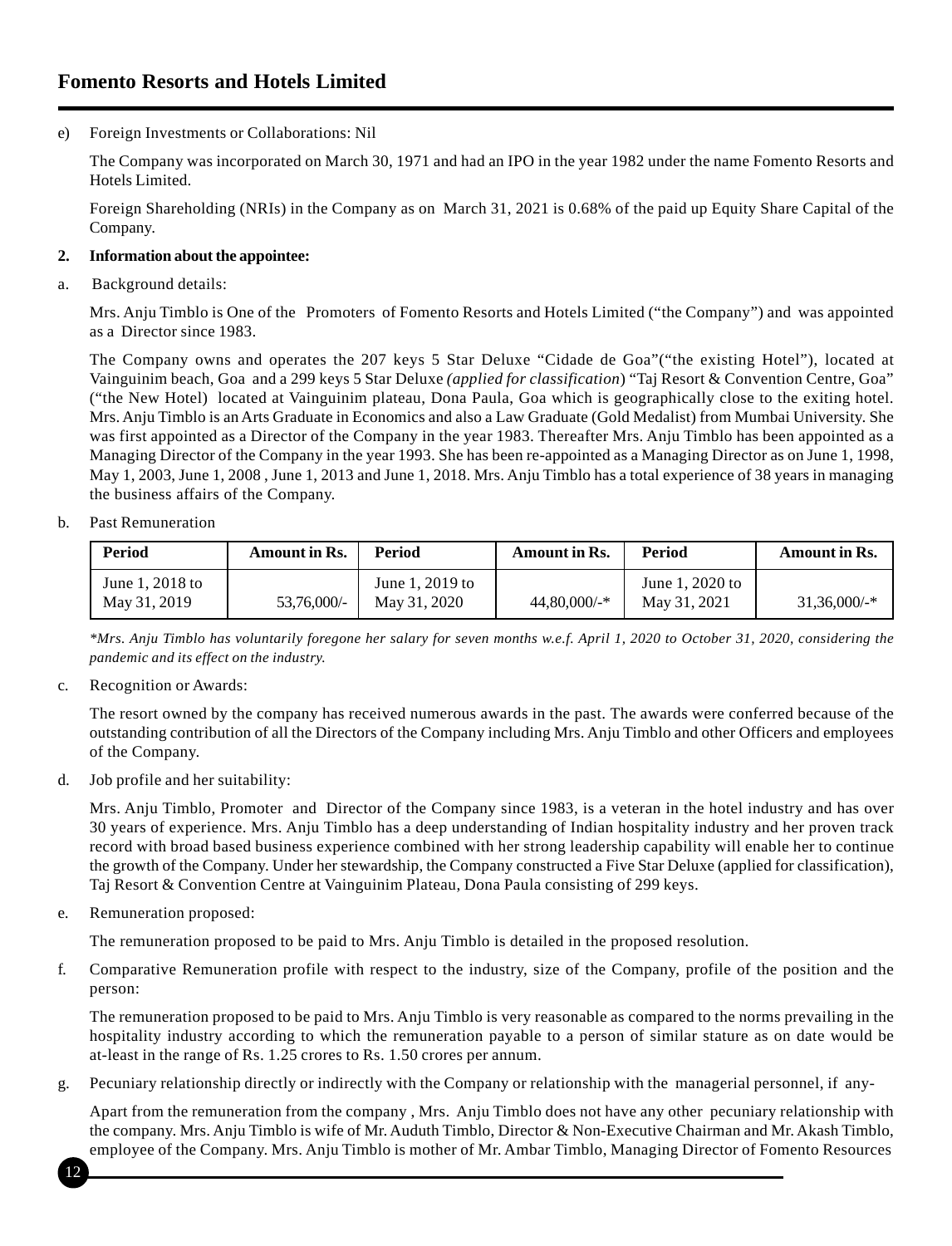Pvt. Ltd "FRPL", which holds 70,00,000 Non-convertible , Cumulative, Redeemable, preference shares in the Company. The Company also has a sanction to avail Rs. 150 crores as unsecured inter corporate borrowings from FRPL and has availed unsecured borrowings from FRPL within the sanctioned limit.

Mrs. Anju Timblo holds 1,26,77,431 equity shares in the Company as on the date of this notice.

### **3. Other Information:**

a) Reasons for Loss/inadequate Profits:

Due to the outbreak of Covid-19 pandemic across the globe in March 2020 coupled with the second wave, the profitability of the Company as per the projected profitability estimates is likely to be in-adequate for next two to five years. As can be seen from the past performance and till February 29, 2020, the Company was on a consistent growth. Due to expansion project the interest and depreciation and interest costs have also increased.

As per the industry experts, the hospitality industry is likely to come back to normal after about 2 years, due to the uncontrollable and adverse impact of the COVID-19 pandemic on the Industry.

b) Steps taken or proposed to be taken for improvement

The Company's business comprises of only one segment i.e. owning and operating the Five Star Deluxe Resort "Cidade de Goa" at Vainguinim beach, Goa and a Five Star Deluxe (applied for classification), Taj Resort & Convention Centre at Vainguinim Plateau, Dona Paula, Goa.

As Cidade de Goa is around 39 years old hotel property, the Company constructed a new Resort "Taj Resort & Convention Centre, Goa" consisting of 299 keys and has been operational since March 1, 2020, located at Vainguinim Plateau, Dona Paula, Goa. The Company is also constructing a 32 room based boutique resort at Aarvli, Sindhudurg, Maharashtra. As efforts are made to increase market share with the addition of 299 keys/rooms by construction of new hotel, there is also strong marketing initiative and a strong guest relations management initiative which has been activated.

c) Expected increase in productivity and profits in measurable terms:

With the addition of 299 keys/rooms to increase market share and the steps taken by the Company for and a strong guest relations management along with strong marketing initiative and with revival of the economies, the company will be able to improve its sales and revenues and profitability.